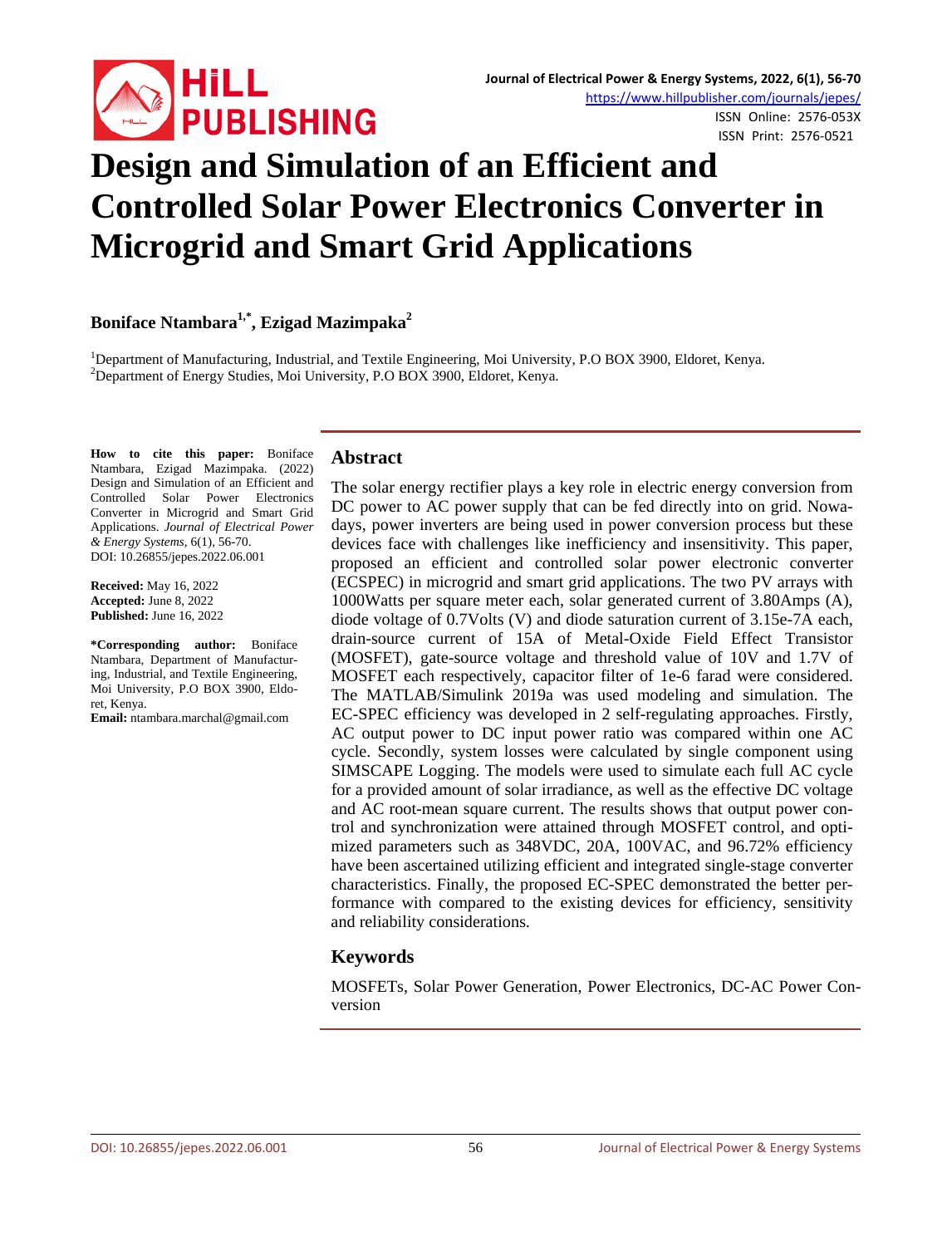# **1. Introduction**

Among the most essential items of hardware in a photovoltaic system are the power electronics inverters. It is a system that transforms direct current (DC) electricity generated by a photovoltaic panel to alternating (AC) electricity used by the power grid. In dc current, electricity is carried out at a constant voltage for one direction. As like the voltage in the switch from positive to negative, power streams across both ways. Rectifiers seem to be just one type of power embedded device that controls the flow of electrical power [1]. Due to the utilization of renewable energy sources to satisfy power requirements, the rapid increase in energy demands caused by industrial advancement, environmental concerns, and depletion of natural resources has risen. Solar PV power stations, hybrid renewable energy systems, thermoelectric generators, and the battery systems are used to generate electricity from energy storing devices (ESD) reportedly like battery energy banks or to connect directly to loads via power self-regulatory equipments. Furthermore, solar generators have received the most attention in electricity production between all renewable energy sources due to their accessibility [2]. All renewable energy systems necessitate the use of particular electronic power multilevel inverter to convert produced energy into an electrical energy agency that can be specifically tied to the grid system [3]. The aspects of such rectifier are becoming crucially significant, especially when used during one of the most overpriced electricity generation inputs, such as photovoltaic solar power system source. Because of power conversion system is the power system's interface, a certain fault of this device would make the overall system inoperable and unserviceable, and therefore it must be deliberately selected and chosen carefully. These converter topologies must be efficiently chosen in order to ensure greater energy efficiency and minimal losses while making sure the overall reliability and safety of the microgrid and smart grid required for various applications [4]. Due to the obvious rapid depletion of nonrenewable resources, power system supply in a grid-connected region has come to a complete halt. Solar, wind, and other renewable energy sources are used. Power produced by solar panels, on the other hand, suffers failures. Failures could perhaps occur as a result of extreme meteorological conditions during the rainy period, a significant decline in solar irradiation, a temperature fluctuations, or even other considerations. PV system models should be streamlined in sequence for solar cells to generate maximum output power throughout all where MATLAB/Simulink is best candidate to model and simulate the solar panel. Architecture of a DC-DC power inverter was designed to control the voltage of a solar power output and a Pulse width modulation inverter to convert DC-AC for delivering power demand [5].

# **2. Literature Review**

A HV (high voltage) DC power station that used to power a solar resonant power converter was developed in [6]. A photovoltaic, boost rectifier, full-bridge Coupled inductor tank, power transformer, and rectifier loop with negligible voltage and current switching control systems are used to control switching loss in this type of converter. Moreover, to ensure fair power movement from the tank, all power converters use an overlapping switching cycle. This resonant converter has significant drawbacks, including the inability to control AC voltage and power dissipation. In [7], it has been proposed to use a parallel resonant converter system (PRCS). In this system, an inductor and capacitor with resonance characteristics were interconnected and coupled with power system converter stage. The value of resistance in this converter takes a big influence on its maximum gain that arises at a frequency lower than frequency response which goes some way to amplify its frequency at peak level which was relatively low as long as the power consumption remains stiffer at the end. The main drawbacks of this converter are an unpredictable peak value, an unsteady peak parallel resonant converter frequency, and when the load on the grid increases, the gain and peak frequency decrease, resulting in power outages. A shunt connected power converter (SCPC) was also developed in [8]. This method uses a controlled inductance interconnected in series with a controlled capacitance together with load resistance output. Noticeably, whenever the output power load stays negligible, and their slope was smooth at no-load or zero state situations, this shunt converter are not the top qualified inverting system, trying to prevent them from becoming perfectly controlled in light load level conditions. A further concern of this conducted architecture is power losses during OFF- switching condition whenever the system is working beyond the resonant frequency. As a result, this converter also was unsuitable for wide input voltage and load disturbances. The hybrid renewable energy system comprises a range of rectifier, including current which is alternating to direct state direct to direct state, and direct to alternating conversion systems which are controlled by an embedded intelligent controllers coded with sophisticated manipulation techniques was presented in [9].

The challenges were that the independent power sources in this system may perform poorly to supply energy to the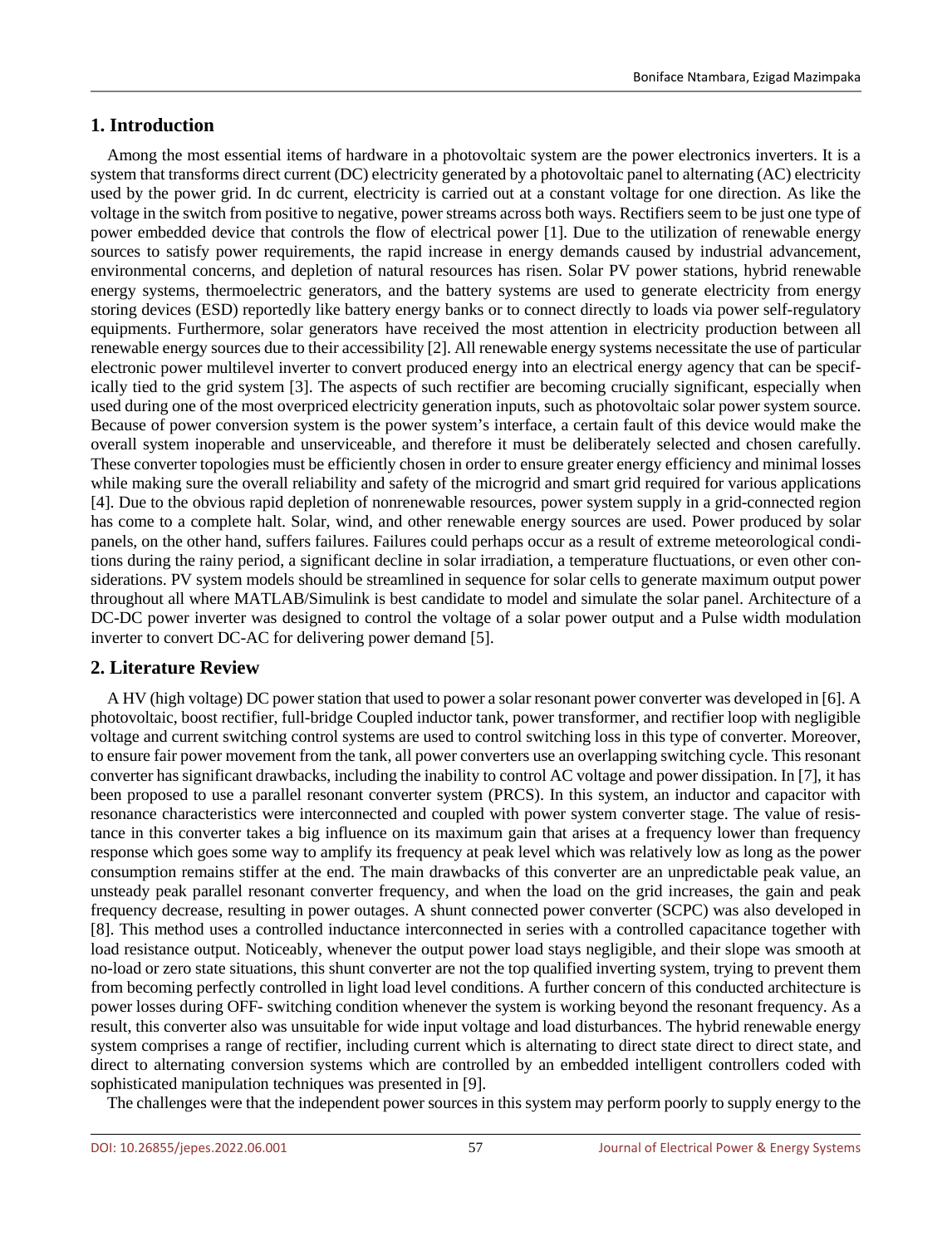load if their inputs are unreachable. The Dual Power System Converter topology for On-Grid Photovoltaic System was investigated for efficiency in [10].

The system investigated the potential advantages of an innovative three-phase a double power system rectifier over a regular rectifier used in a PV plants, but still has several problems with limited stochastic energy utilization from alternative energy sources. These current solar power conversion systems have very many different drawbacks as mentioned in the literature with additional issues of inefficiency, unreliability, high loss, and limited to small power loads. The proposed efficient and controlled solar power electronics converter (EC-SPEC) can elucidate all of these mentioned drawbacks.

# **3. Materials and Methods**

## **3.1 Solar Power Electronics Converter (SPEC) design**

The two solar PV arrays of 1000W/m<sup>2</sup> each have been considered and connected in parallel. The DC voltage and current sensors were also considered in this paper. The role of DC voltage sensor was to measure the DC voltage and maintain the accuracy and efficiency of the system design whenever temperature raised. This sensing voltage device also begins with internal high voltage resistor network by directly contacting both positive and negative high voltage and voltage signal received, was transmitted to secondary side of the sensor to provide high insulation and DC voltage zero drift amplification. The DC current sensor was needed throughout grid tied system for converter control and optimization of power extraction from the two panels with fault detection mechanism for safety in DC current measurement. The system used a capacitor of 1e-6 Farad assisted to filter DC signals in the system and to improve the efficiency of a Photovoltaic system with on changing the power stage. The proposed power electronics solar converter considered the four MOSFETs for switching operation hooked up to the power converter transformer's primary coil. When switching received the MOSFET driver signal from driver gate circuit, these MOSFETs started switching between ON/OFF states at a rate of 50Hz. The four gate driver circuits have been also proposed. These gate governors may have a poor output power amplitude to reduce power dissipation and an extremely quickly switching operation to mitigate switching losses. These gate drivers were required to provide very equally correlated timing characteristics efficiency in order to reduce dead time whenever one switch of the half bridge ultimately turned off before the second transition turns on for the accuracy and efficiency of the power converter system so that the drivers can be able to reduce power loss during switching by PWM duty cycle application and control large amount of power supplied by the power source to load. Figure 1 demonstrates the driver gate model used in the case study as described.





The  $D_1$ ,  $D_2$ ,  $D_3$ , and  $D_4$  diodes have been considered and utilized in this SPEC design to as blocking devices, they were used to avoid current reflux (unidirectional flow of current). They were also used as override devices to keep the entire EC-SPEC system running in the event of a PV system failure. The AC voltage and AC current sensors have been connected and installed in the EC-SPEC circuit to measure and analyze the AC voltage and current before supply to the utility grid. MATLAB/Simulink 2019a software environment has been used to compute, model, simulate, and analyze the system. Figure 2 indicates the model of efficient and controlled solar power electronics converter (EC-SPEC) design as discussed in this paper.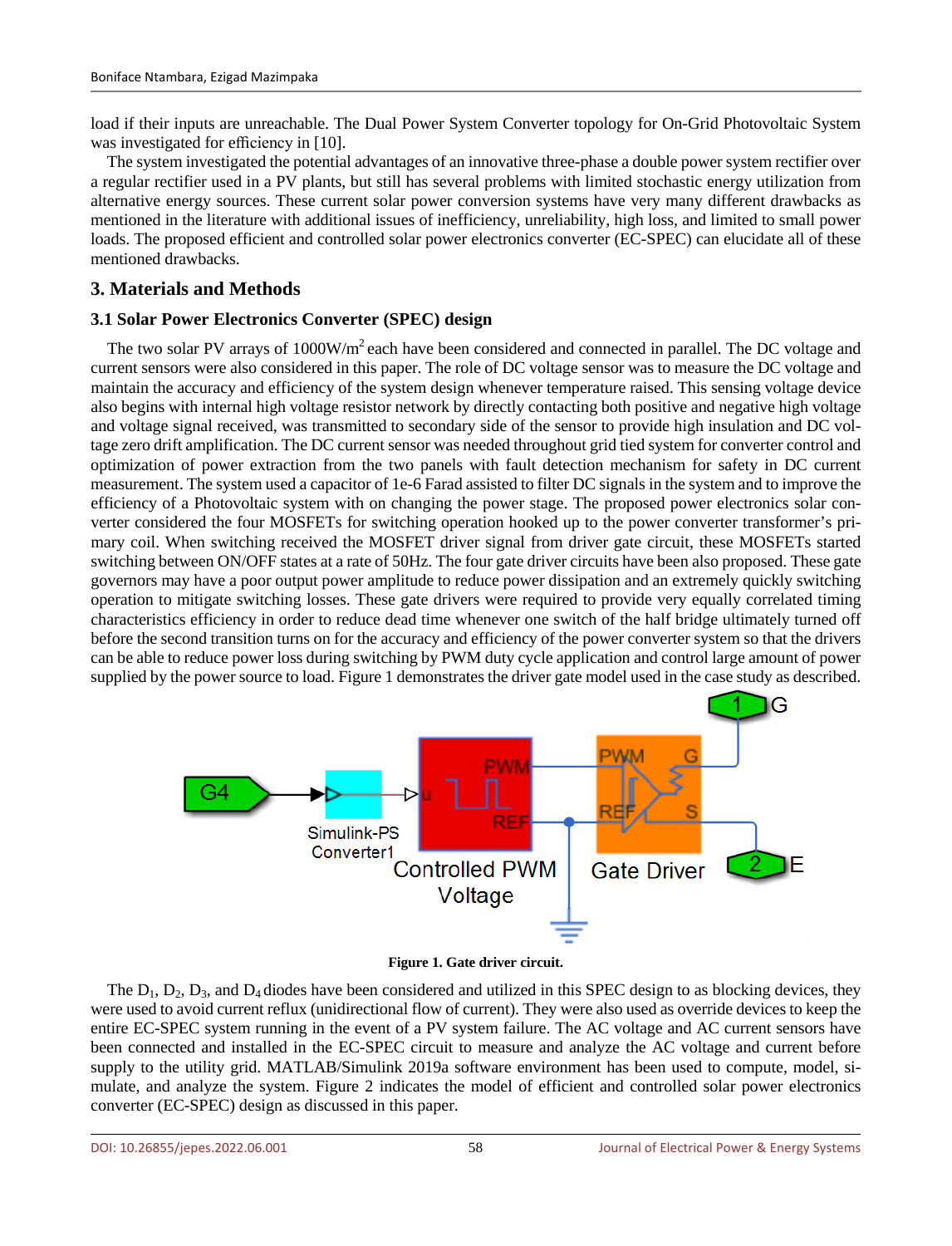

**Figure 2. Solar Power Electronics Converter (SPEC) design.**

### **3.2 Parameters and Settings used in simulations**

Table 1 below shows the parameters used for diodes during simulations.

|  |  |  | <b>Table 1. Diode Parameters</b> |
|--|--|--|----------------------------------|
|--|--|--|----------------------------------|

| S/N | <b>Parameters</b>              | <b>Values</b>        |
|-----|--------------------------------|----------------------|
| 1.  | Parameterization               | I-V curve Data point |
| 2.  | Currents $[I_1, I_2]$          | $[0.137, 5.45]$ A    |
| 3.  | Voltages $[V_1, V_2]$          | $[0.6, 0.7]$ V       |
| 4.  | <b>Ohmic Resistance Rs</b>     | $0.01\Omega$         |
| 5.  | <b>Measurement Temperature</b> | $25^{\circ}C$        |
| 6.  | Junction Capacitance           | 50pF                 |

Table 2 demonstrates the parameters and settings PV cells characteristics that have been considered in this paper during modeling and simulation of SPEC.

| S/N | <b>Parameters</b>                        | <b>Values</b>       |
|-----|------------------------------------------|---------------------|
| 1.  | Diode Saturation Current $I_{\parallel}$ | $3.15 * 10^{-7} A$  |
| 2.  | Diode Saturation Current $I_{42}$        | 0A                  |
| 3.  | Solar generated current                  | 3.80A               |
| 4.  | Irradiance                               | $1000W \ast m^{-2}$ |
| 5.  | Quality factor $\mathbb N$               | 1.4                 |
| 6.  | Quality factor $N_2$                     | 2                   |
| 7.  | Series Resistance $R_{\text{H}}$         | $0.0042\Omega$      |
| 8.  | Parallel Resistance $R_p$                | $10.1\Omega$        |

Table 3 depicts the parameters and simulation settings during testing and validating of MOSFETs.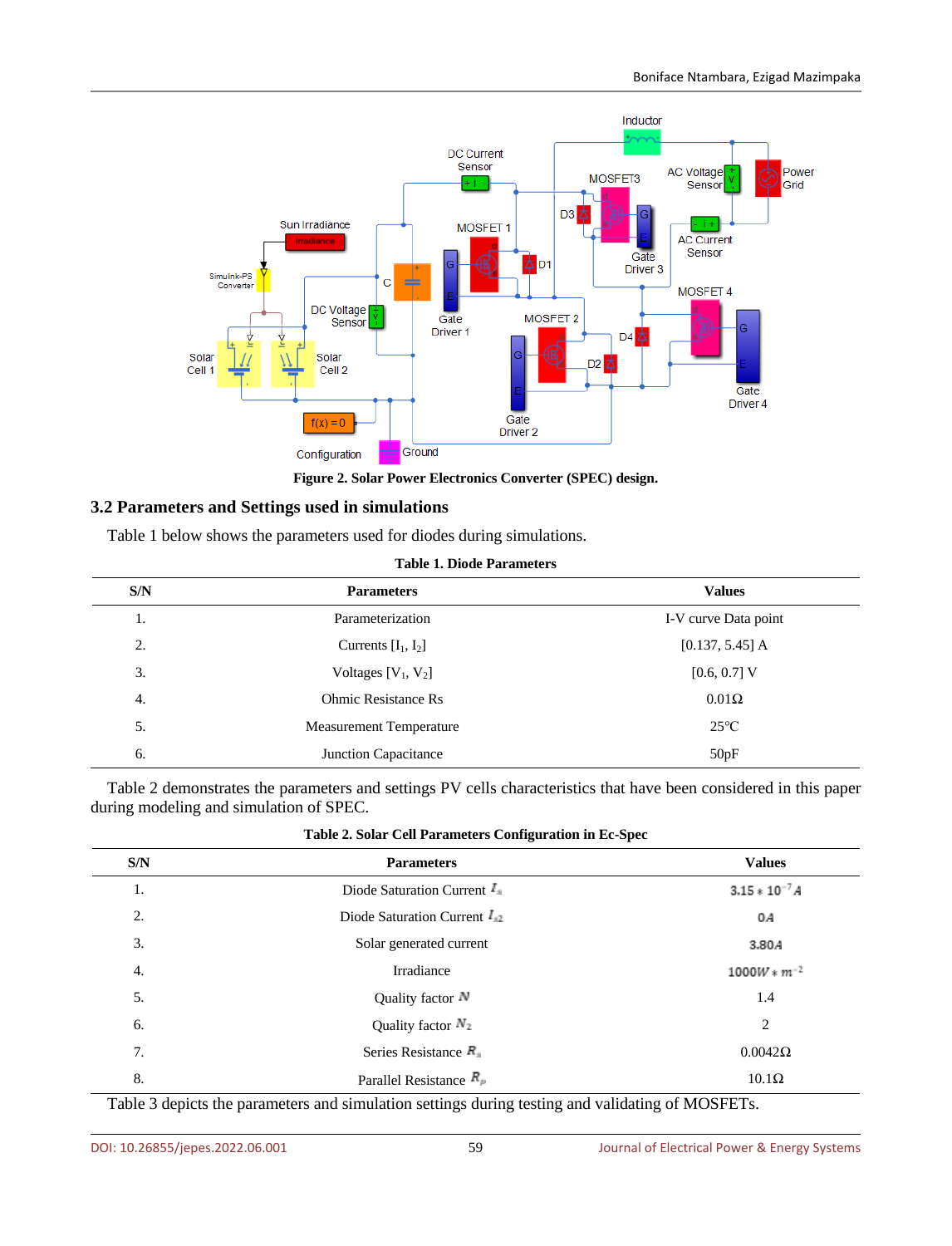| <b>Table 3. Mosfet Parameters and Settings</b> |                                                                      |                 |  |  |
|------------------------------------------------|----------------------------------------------------------------------|-----------------|--|--|
| S/N                                            | <b>Parameters</b>                                                    | <b>Values</b>   |  |  |
| 1.                                             | Resistance R <sub>_D</sub> <sub>s</sub> (Drain Source)               | $0.1\Omega$     |  |  |
| 2.                                             | Current $I_{ds}$ for Drain Source                                    | 15A             |  |  |
| 3.                                             | $V_{gs}$ (Voltage Gate – Source ) for ON R <sub>_D<sub>s</sub></sub> | 10 <sub>V</sub> |  |  |
| 4.                                             | $V_{\text{th}}$ (Threshold Voltage <sub>Gate</sub> – source)         |                 |  |  |
| 5.                                             | Temperature                                                          | $25^{\circ}$ C  |  |  |

#### **3.3 EC-SPEC efficiency determination**

An converter's efficiency predicts how much DC power is converted to AC power. Most of the power is wasted as heat, as well as some stand-by power is utilized to maintain the converter operating smoothly. The equation 1 below shows the efficiency formula.

$$
n_{\text{EC-SPEC}} = \frac{P_{\text{AC}}}{P_{\text{DC}}} * 100\%
$$
 (1)

Where  $P_{AC}$  is AC power output,  $P_{DC}$  is DC power input, and  $I$  is efficiency in percentage.

To model and simulate the efficiency in MATLAB environment, fig. 3 depicts the block diagram computed to calculate and simulate the efficiency and DC power in SPEC experiment.



**Figure 3. EC-SPEC Efficiency block diagram.**

### **3.4 SPEC Controller circuit design**

The SPEC controller was designed and employed in the whole solar power converter system. The AC and DC voltage and current signals were received and integrated to the controller in order to be analyzed and compared to reference signals. The integrated circuit controller sends the output signal normalized by DC voltage and disable it if the DC volts is too low to facilitate switching operation. Fig. 4 illustrates the computed modeling system of internal integrated regulating circuit design. Fig. 5 demonstrates the created subsystem of the EC-SPEC controller that was enabled to control the AC and DC voltage and current with reference signal.



**Figure 4. Internal of EC-SPEC controller design.**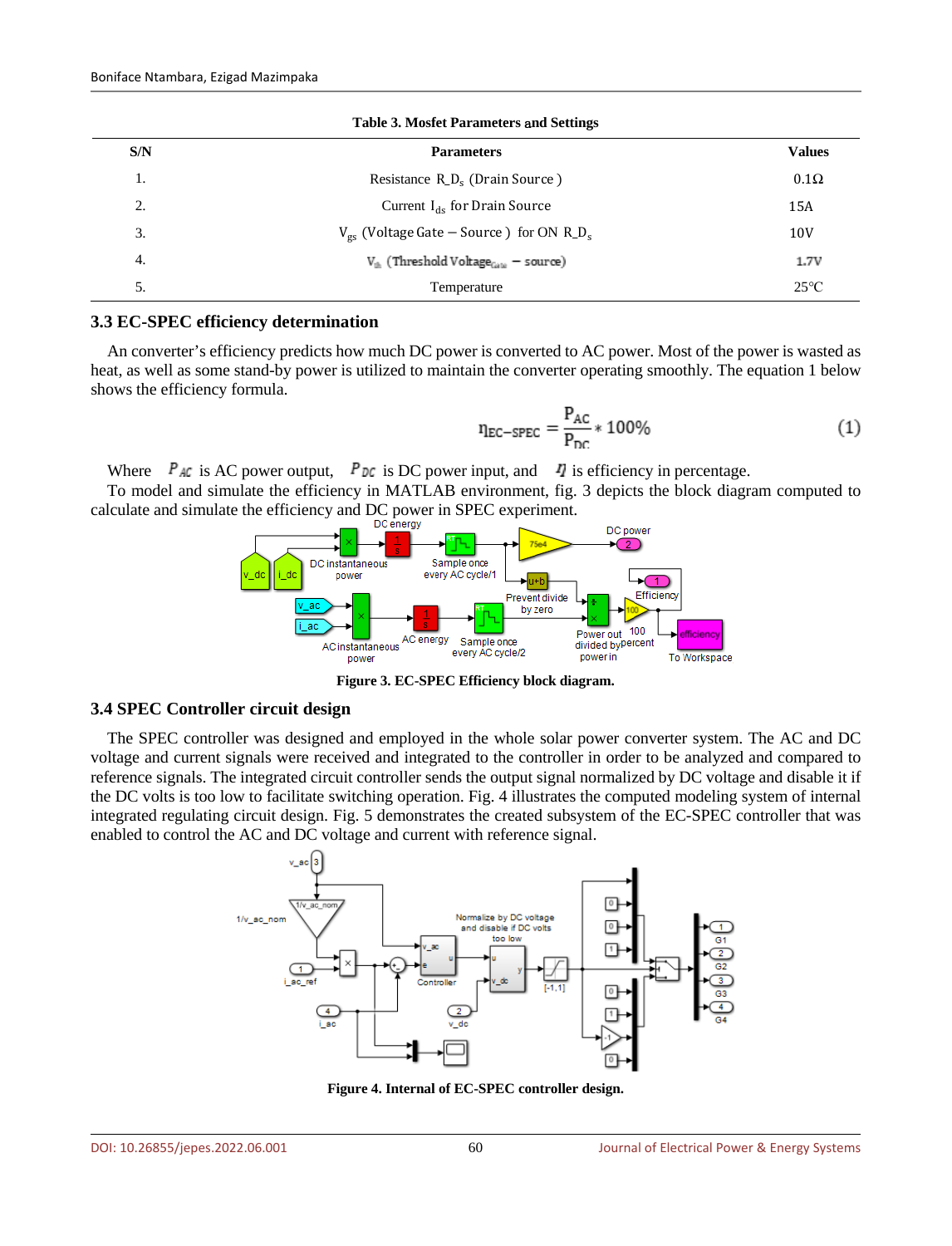

**Figure 5. The subsystem of EC-SPEC controller system design.**

The efficient and controlled solar power electronic converter (EC-SPEC) has been modeled, connected, and simulated. Fig. 1 was created into subsystem to be able connected with other MATLAB models. Fig. 2 also illustrates the EC-SPEC without controller. Fig. 3 efficiency calculation model which was created assubsystem. Fig. 4 indicates the internal EC-SPEC controller design which was also created as subsystem. Fig. 5 depicts the controller design with AC and DC voltages and currents with display. The above mentioned figures were assembled to produce full EC-SPEC as observed in Figure 6.



**Figure 6. Overall EC-SPEC system design.**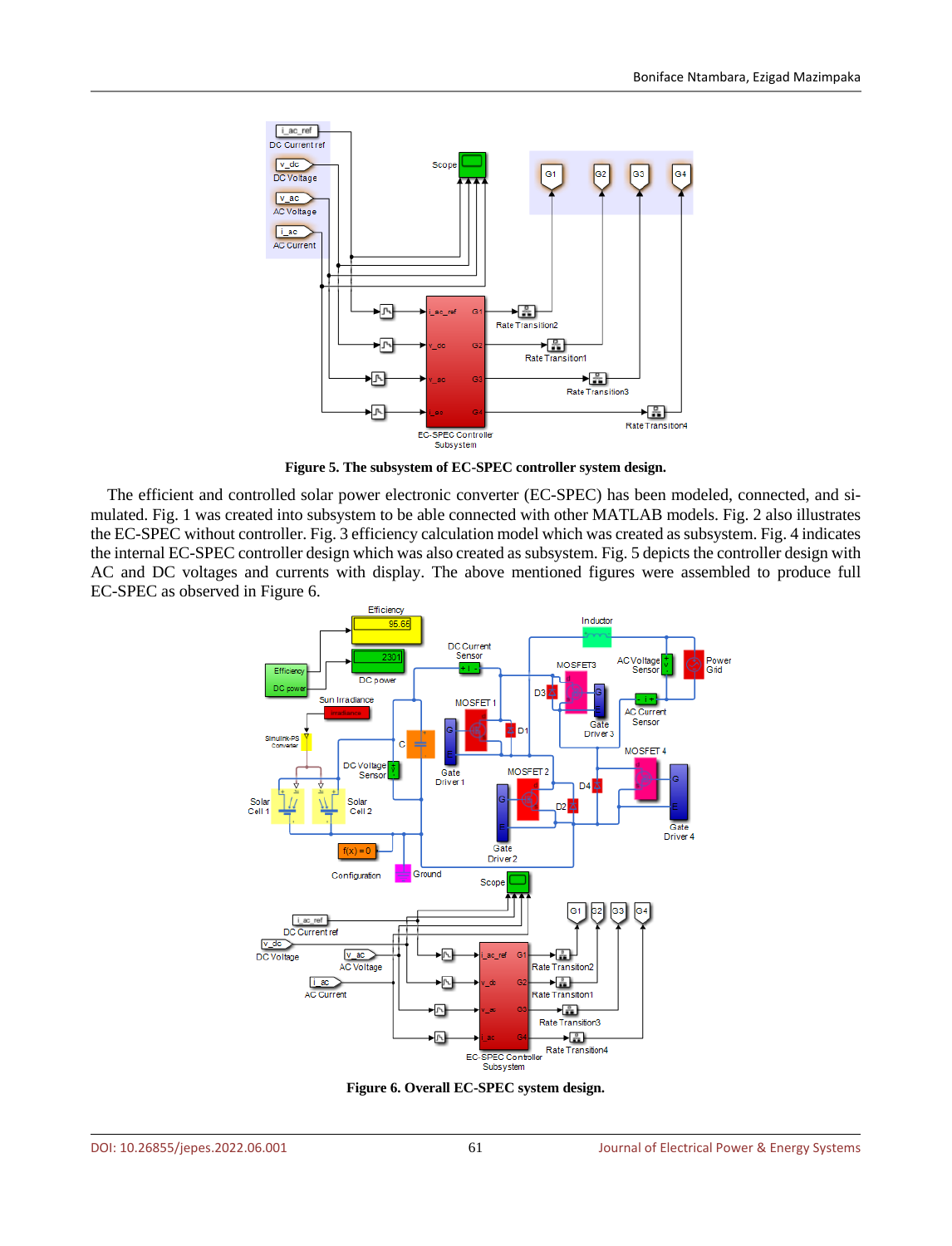# **4. Results and Discussion**

# **4.1 Output Current and Power Dissipation**

The dissipated power and output current of the two MOSFETs were obtained and observed during testing and simulations as shown in fig. 7 below.



**Figure 7. Power Dissipated and Output current of MOSFETs.**

#### **4.2 Line Inductance output**

Simulation results of current and voltage of transmission line inductance sent to grid as illustrates in fig. 8 below.



**Figure 8. Current and Voltage of inductance in transmission line.**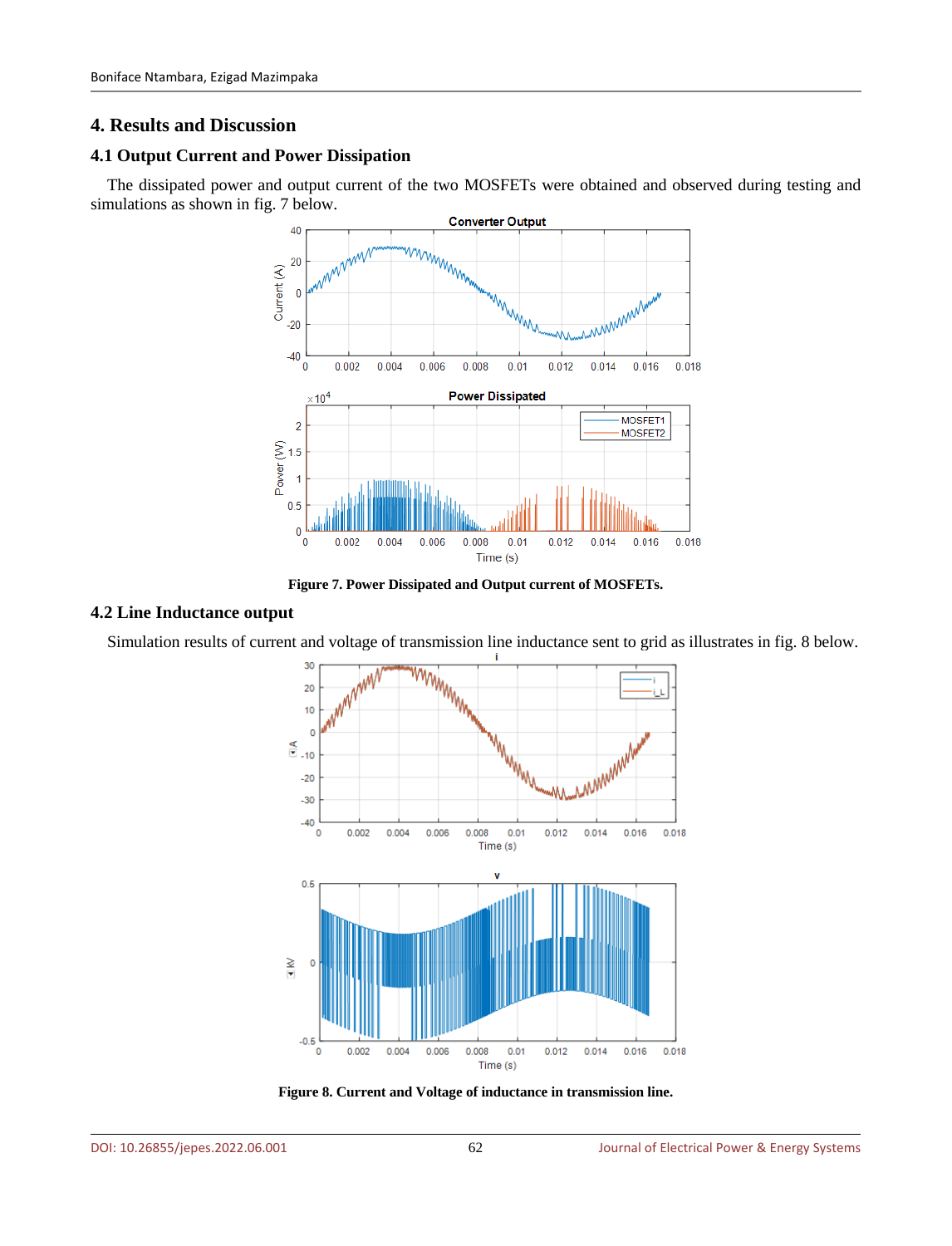### **4.3 DC and AC Voltage and Current Sensor outputs**

Simulation results of DC voltage sensor measured and sensed from PV solar system where the DC voltage is maximum while DC current is 0A as shown in fig. 9 below.



**Figure 9. DC voltage and current sensed by DC voltage sensor.**

Simulation results measured and sensed by DC current sensor from PV solar where DC current is maximum where 0VDC was indicated as simulated in fig. 10 below.



**Figure 10. Sensed current and voltage in DC current sensor.**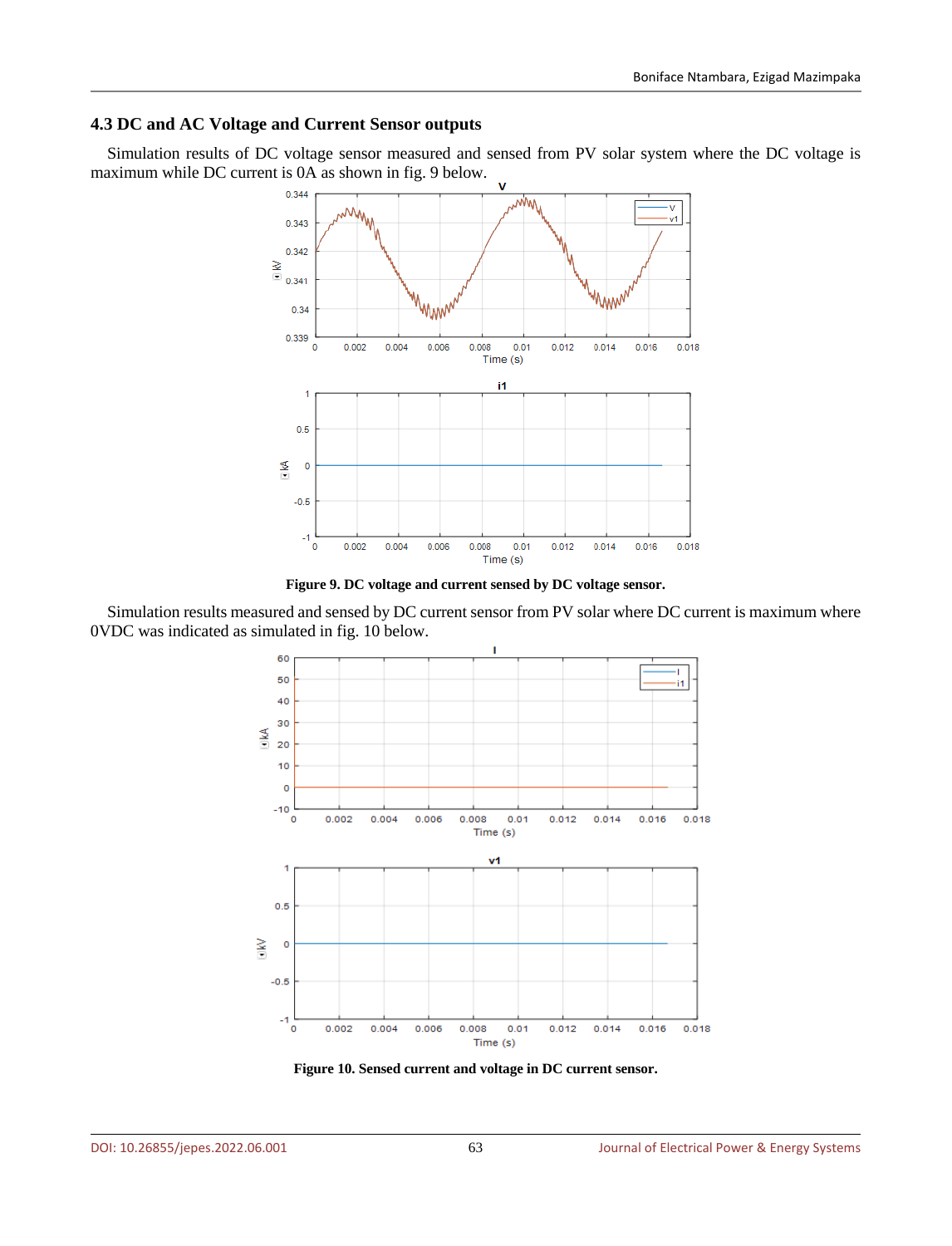## **4.4 Simulation results of Diode Outputs**

Simulation results of Diode 1(D1) in SPEC. Fig. 11 shows voltage generated by D1 (Diode). Fig. 12 shows current in D1.



**Figure 12. Current in diode (D1).**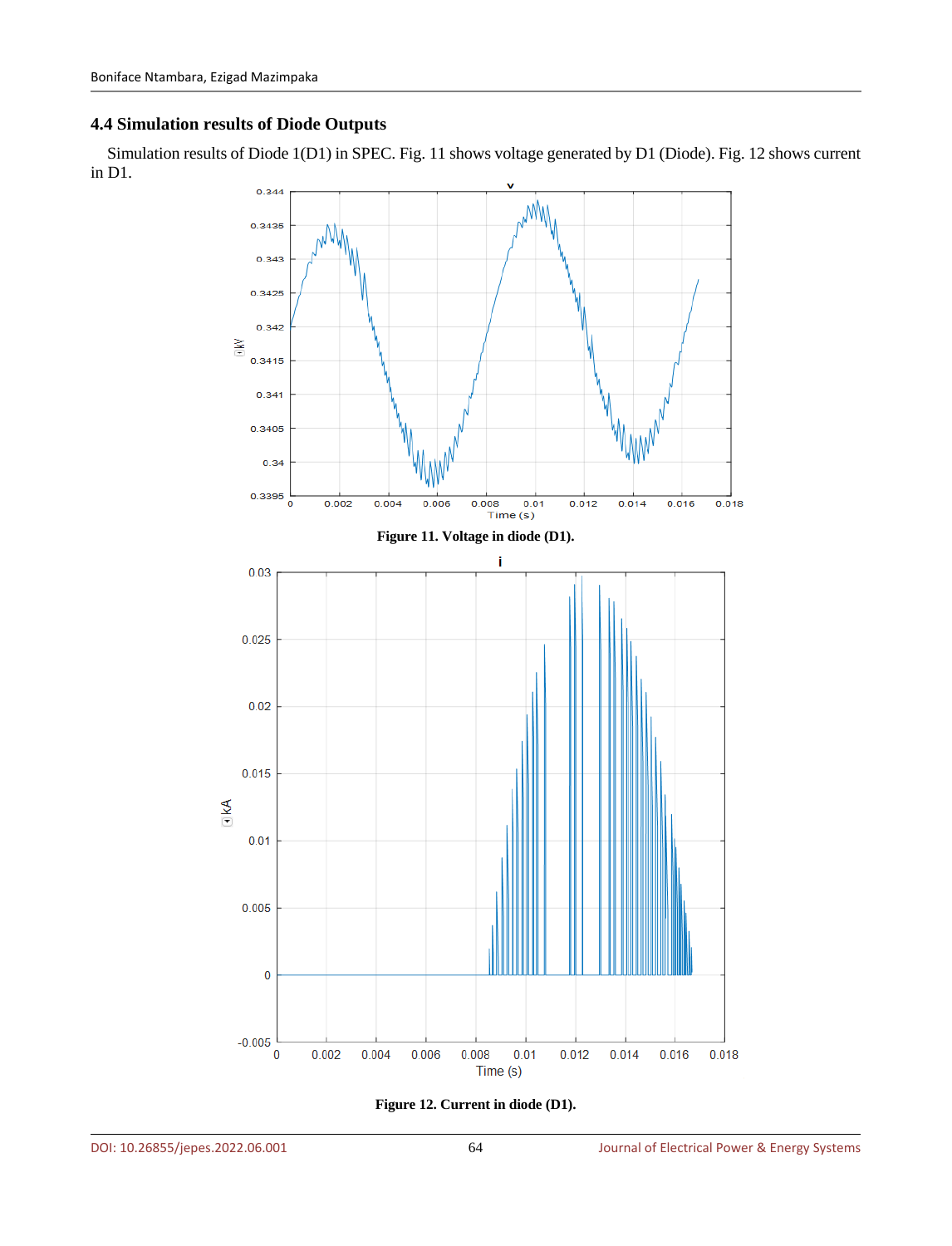

Diode (D2) was simulated to observe the current, voltage and power dissipated and temperature of measurement that it can hold. Fig. 13 demonstrates the performance of D2 in the converter during switching operation.

**Figure 13. Simulation results of Diode (D2).**

The simulation characteristics in Diode (D3) has observed. The temperature measurement is 25℃ with zero amps that can pass through capacitor filter and also power loss became minimum. Fig. 14 indicates the simulation results of D3 in EC-SPEC during testing and simulations.



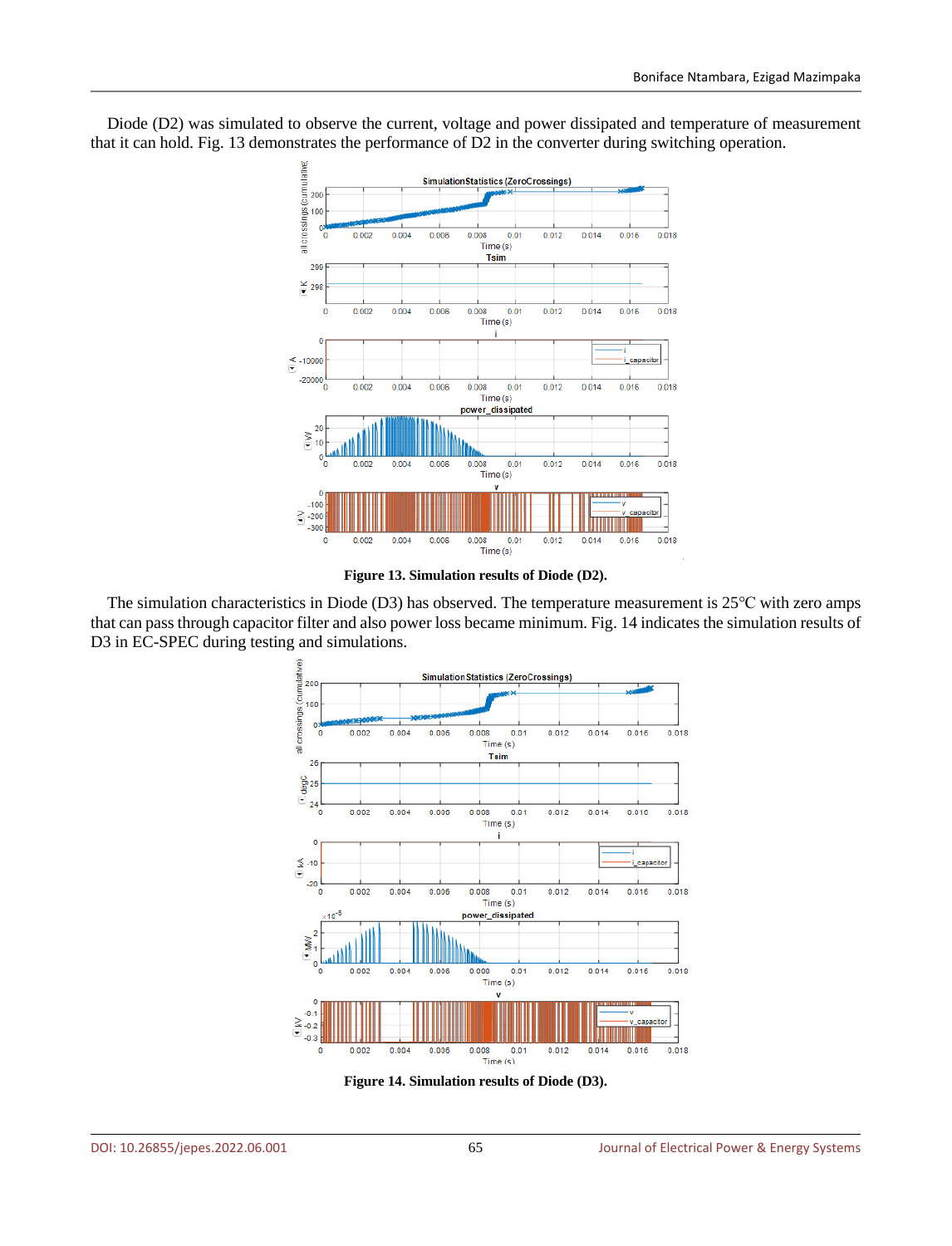Fig. 15 depicts also the Diode (D4) results when testing has been conducted. The simulation statistics looks better as current and voltage through capacitor became 0A and 0V respectively. The temperature measurement of the solar panels remained at 25℃ each with minimum power dissipation in SPEC.



**Figure 15. Simulation results of Diode (D4).**

#### **4.5 Simulation results of MOSFET Outputs**

The MOSFET1, 2, and 3 demonstrate the simulated voltage during experiment with testing of sensitivity compared to existing MOSFETs used in power conversion. The recent research shows the minimum DC voltage that MOSFETs can support as in [11]. Figs. 16, 17, and 18 show the voltage waveforms of the above mentioned MOSFETs.



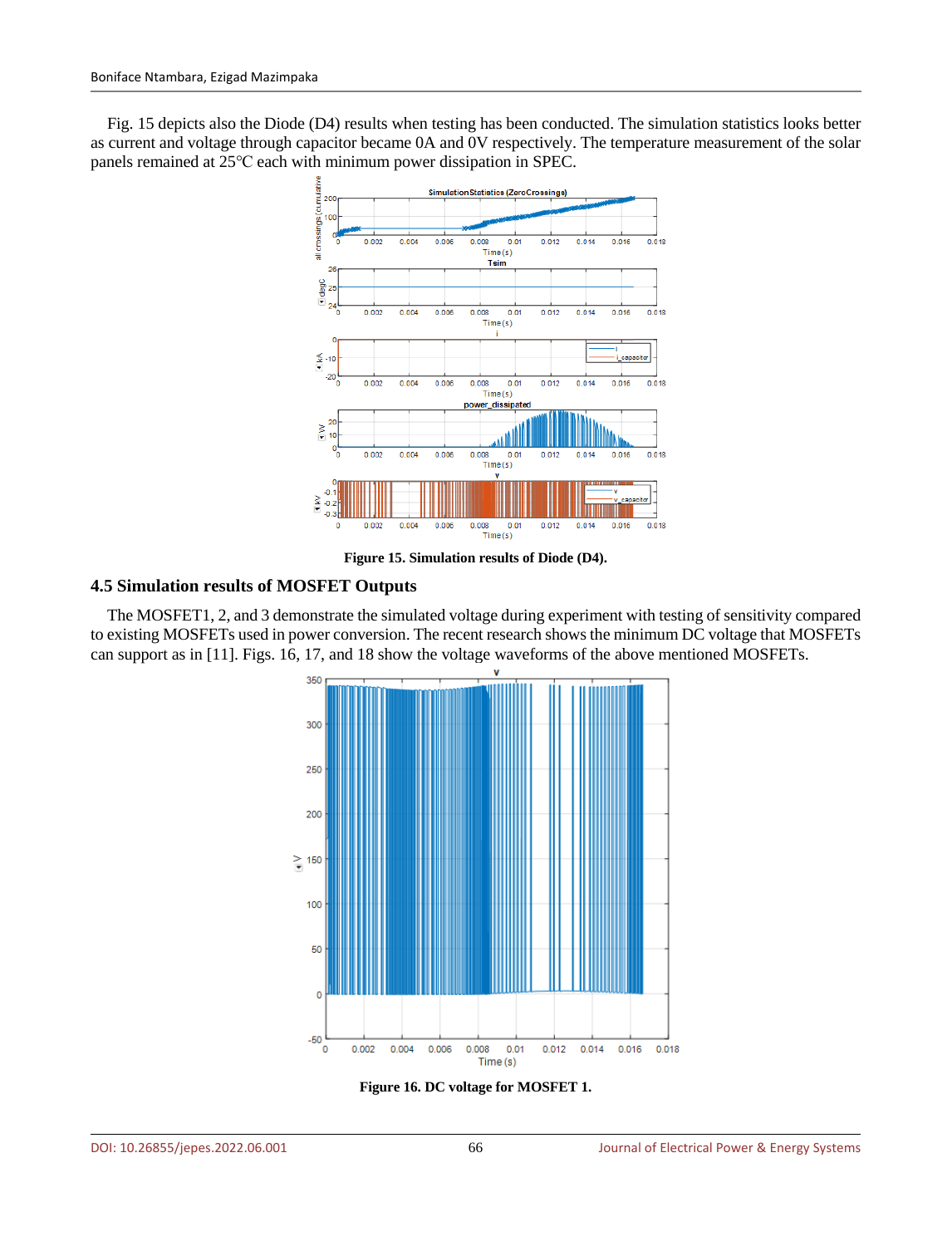



Fig. 19 indicates the characteristics of MOSFET 4 during simulations. The current and voltage drain-source, voltage and current gate-source, power dissipated and simulation statistics with zero crossings have been observed.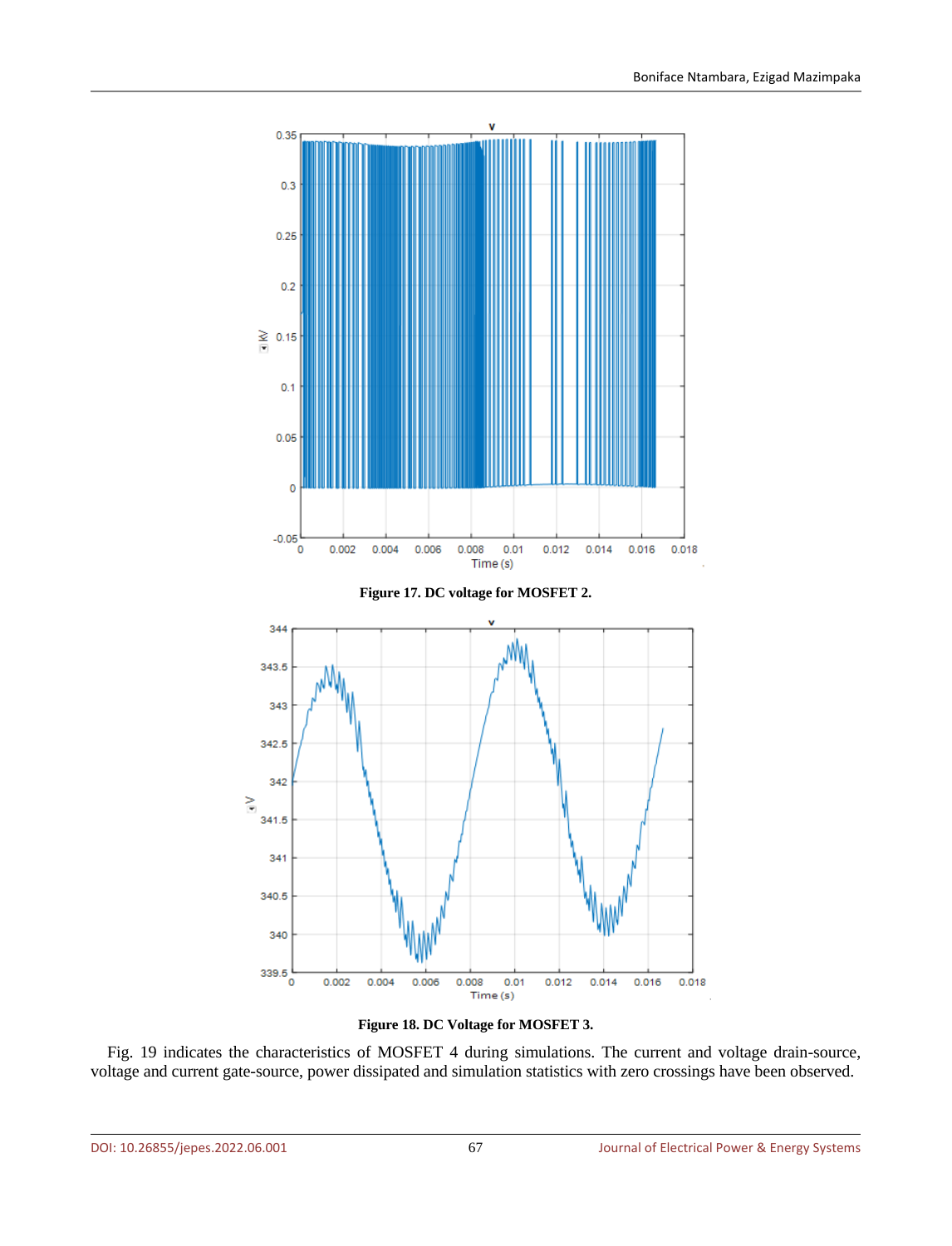

**Figure 19. Current and Voltage with power dissipation in EC-SPEC.**

#### **4.6 Simulation results of overall SPEC system design**

Figure 20 predicts the overall simulation results of DC and AC voltage waveforms, AC and AC RMS current waveforms of the whole SPEC system design performance.



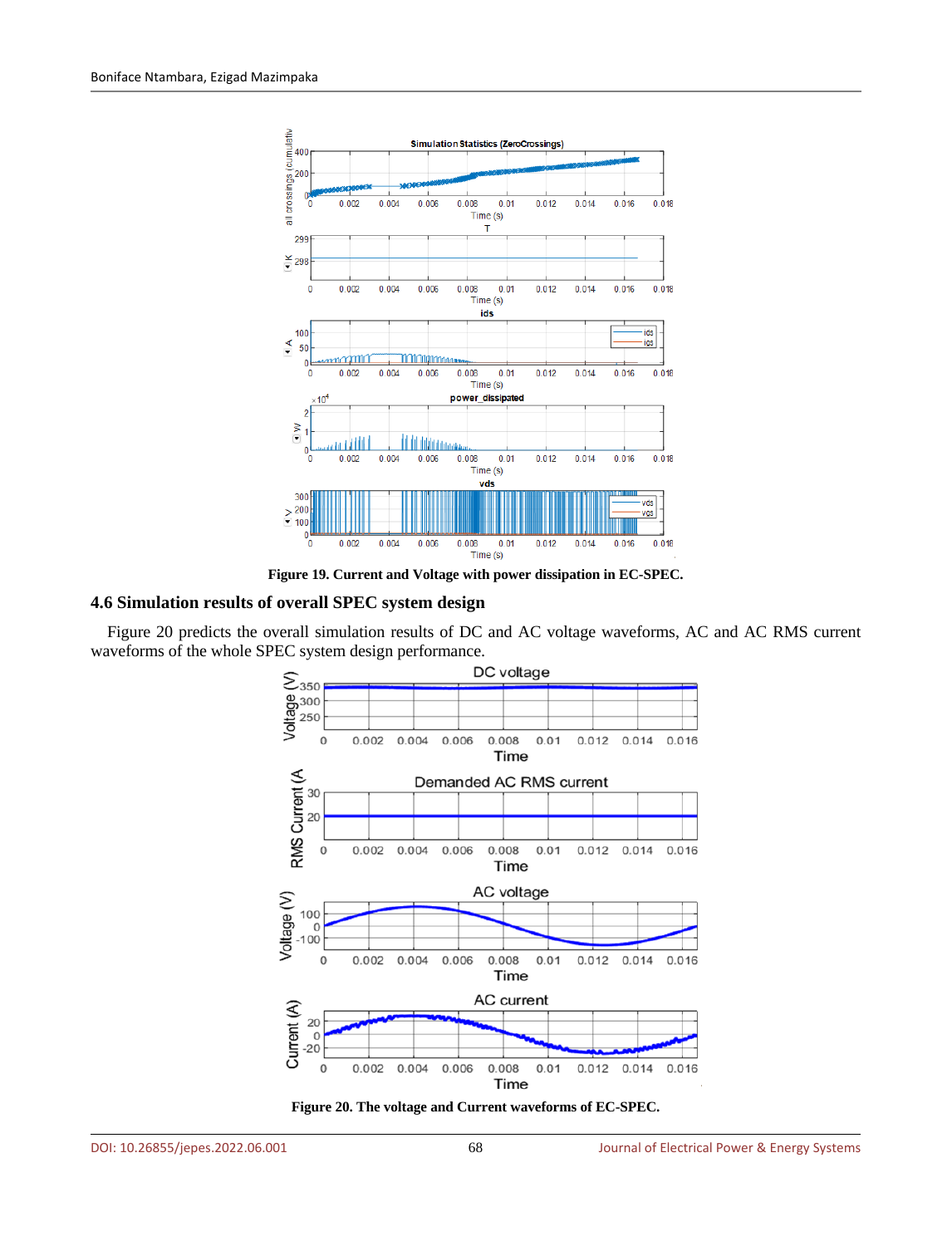## **4.7 Comparison results of SPEC individual components using looped Simscape**

Table 4 below tabulates the simulation results of the proposed solar power converter that explains how the power in individual component of the EC-SPEC system design was dissipated.

| S/N | <b>EC-SPEC Components</b> | <b>Power Dissipated(W)</b> |
|-----|---------------------------|----------------------------|
| 1.  | <b>MOSFET 1</b>           | 14.7                       |
| 2.  | <b>MOSFET 2</b>           | 18.0                       |
| 3.  | MOSFET 3                  | 14.2                       |
| 4.  | <b>MOSFET4</b>            | 17.5                       |
| 5.  | <b>DIODE D1</b>           | 1.7                        |
| 6.  | DIODE D <sub>2</sub>      | 3.0                        |
| 7.  | DIODE D3                  | 1.9                        |
| 8.  | DIODE D4                  | 3.2                        |

**Table 4. Power dissipated of individual component in the power conversion system**

Fig. 21 below predicts the comparison power dissipated results of SPEC individual component obtained during testing and simulations.



**Figure 21. The comparison of power dissipated results of EC-SPEC during testing.**

## **5. Conclusion and Future Works**

The efficient and controlled solar power electronic converter in microgrid and smart grid applications was designed, simulated and tested. The DC and AC currents and voltages at DC and AC voltage and current sensors have been sensed, simulated, and measured in the EC-SPEC system design. The power dissipated, DC and AC voltage and current of MOSFET 1, 2, 3, and 4, D1, D2, D3, and D4 were determined using logged simscape within MATLAB/Simulink 2019a. The accurate percentage EC-SPEC efficiency was achieved. The small difference between claculated and simuated efficiency was due to trapezodoically integrated with greatest accuracy achieved by solver step in MATLAB/Simulink.

The proposed EC-SPEC system design demonstrates the lower power dissipated and higher efficiency compared to the existing converters and defended the better performance. The industrial internet of things and cyber physical systems in virtual control are recommended to be considered for future work.